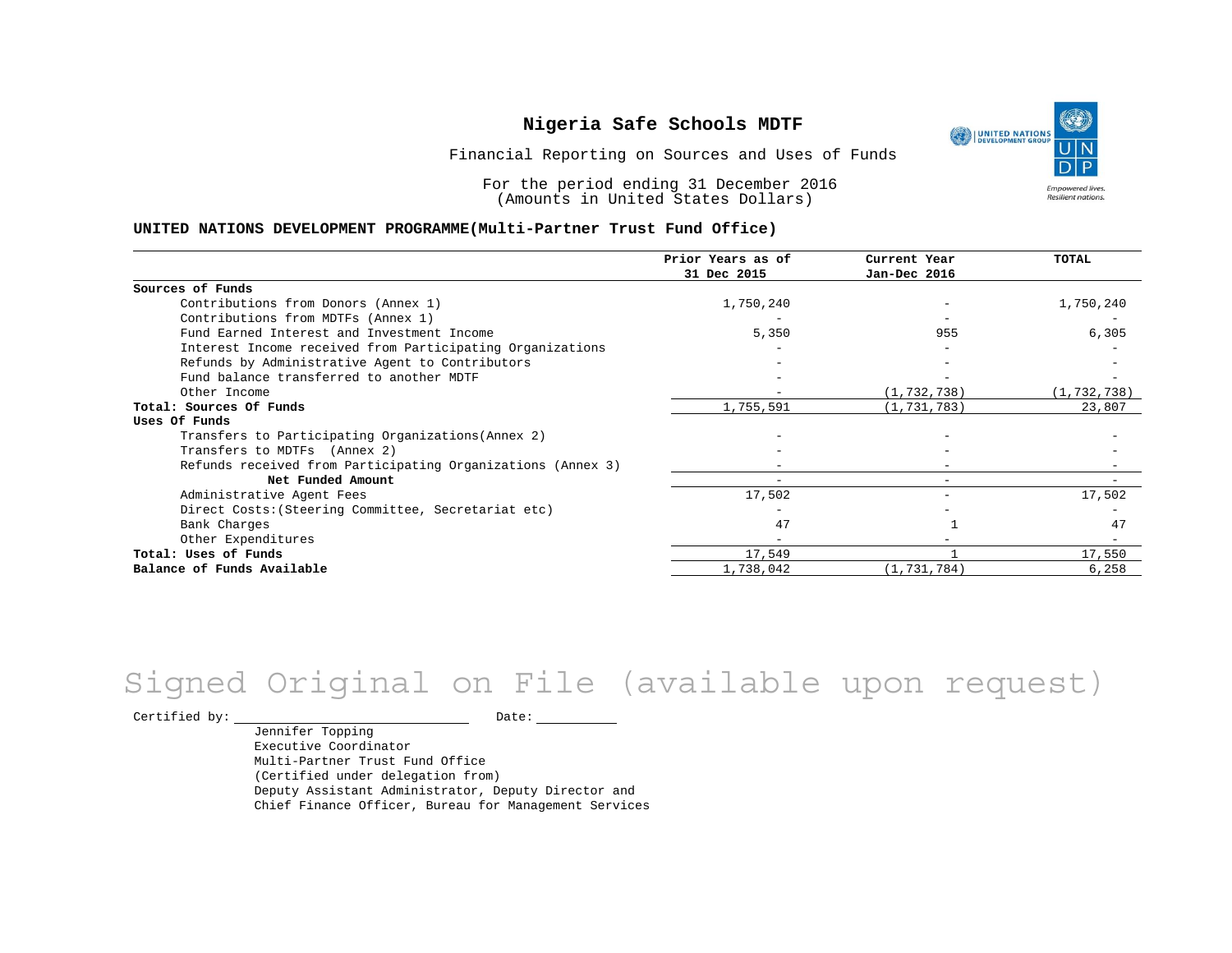

Financial Reporting on Sources and Uses of Funds

For the period ending 31 December 2016 (Amounts in United States Dollars)

### **UNITED NATIONS DEVELOPMENT PROGRAMME(Multi-Partner Trust Fund Office)**

#### **Annex - 1: Contributions**

|                                | Prior Years as of | Current Year                    | TOTAL     |
|--------------------------------|-------------------|---------------------------------|-----------|
|                                | 31 Dec 2015       | Jan-Dec 2016                    |           |
| From Contributors              |                   |                                 |           |
| DEPARTMENT FOR INT'L DEVELOPME | 737,389           | $\hspace{0.1mm}-\hspace{0.1mm}$ | 737,389   |
| Non-profit Organization        | 12,852            | $\overline{\phantom{0}}$        | 12,852    |
| USAID                          | 1,000,000         | $\overline{\phantom{0}}$        | 1,000,000 |
| Total: Contributions           | 1,750,240         | $-$                             | 1,750,240 |

# Signed Original on File (available upon request)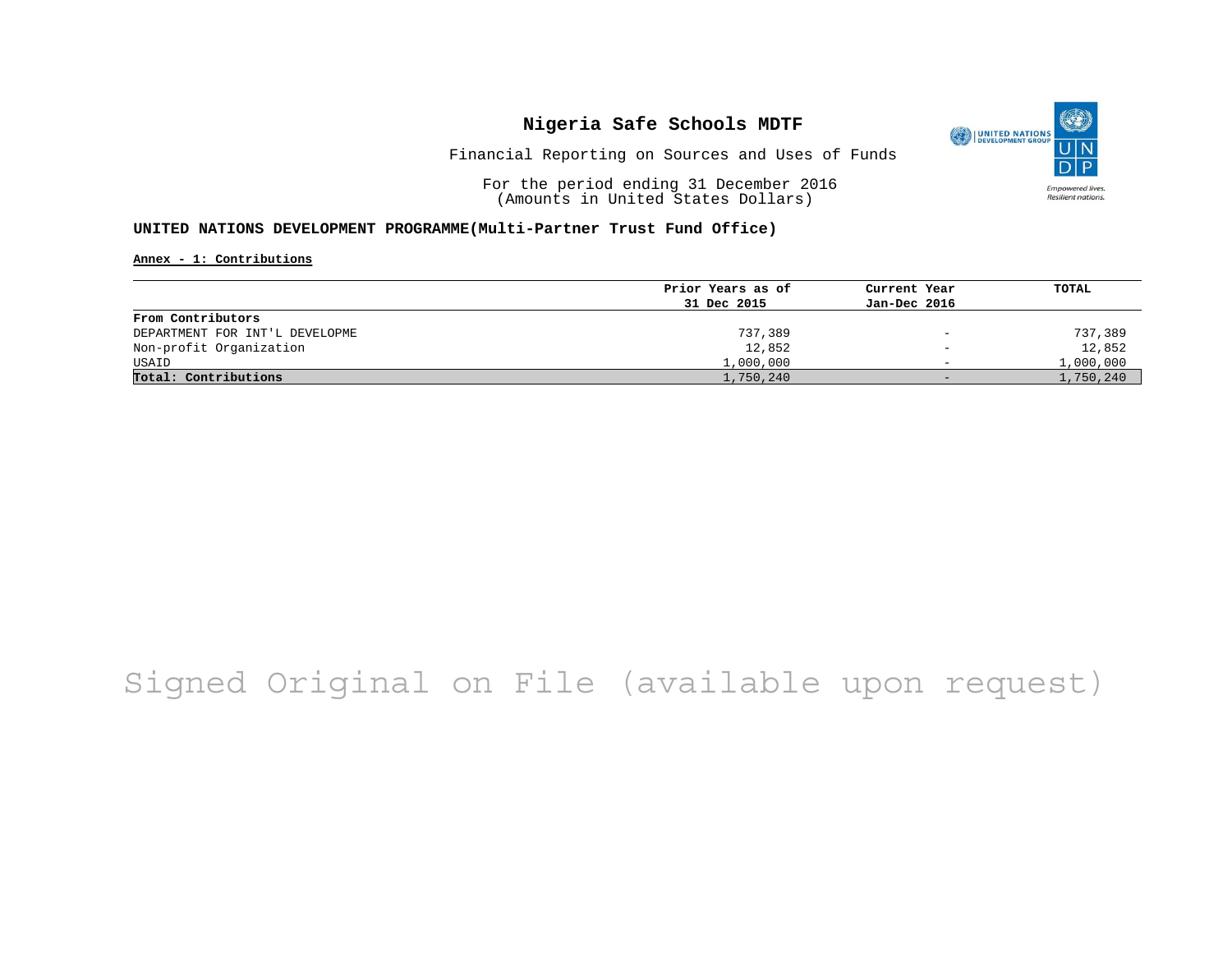

Financial Reporting on Sources and Uses of Funds

For the period ending 31 December 2016 (Amounts in United States Dollars)

#### **UNITED NATIONS DEVELOPMENT PROGRAMME(Multi-Partner Trust Fund Office)**

**Annex - 2: Transfers**

| 2016<br>2015<br>Dec<br>Jan-Dec<br><u>JI</u> | Prior<br>оt<br>as<br>$ -$<br>eals | Current<br>Year | TOTAL |
|---------------------------------------------|-----------------------------------|-----------------|-------|
|                                             |                                   |                 |       |

**To Participating Organizations**

**No Activity**

# Signed Original on File (available upon request)